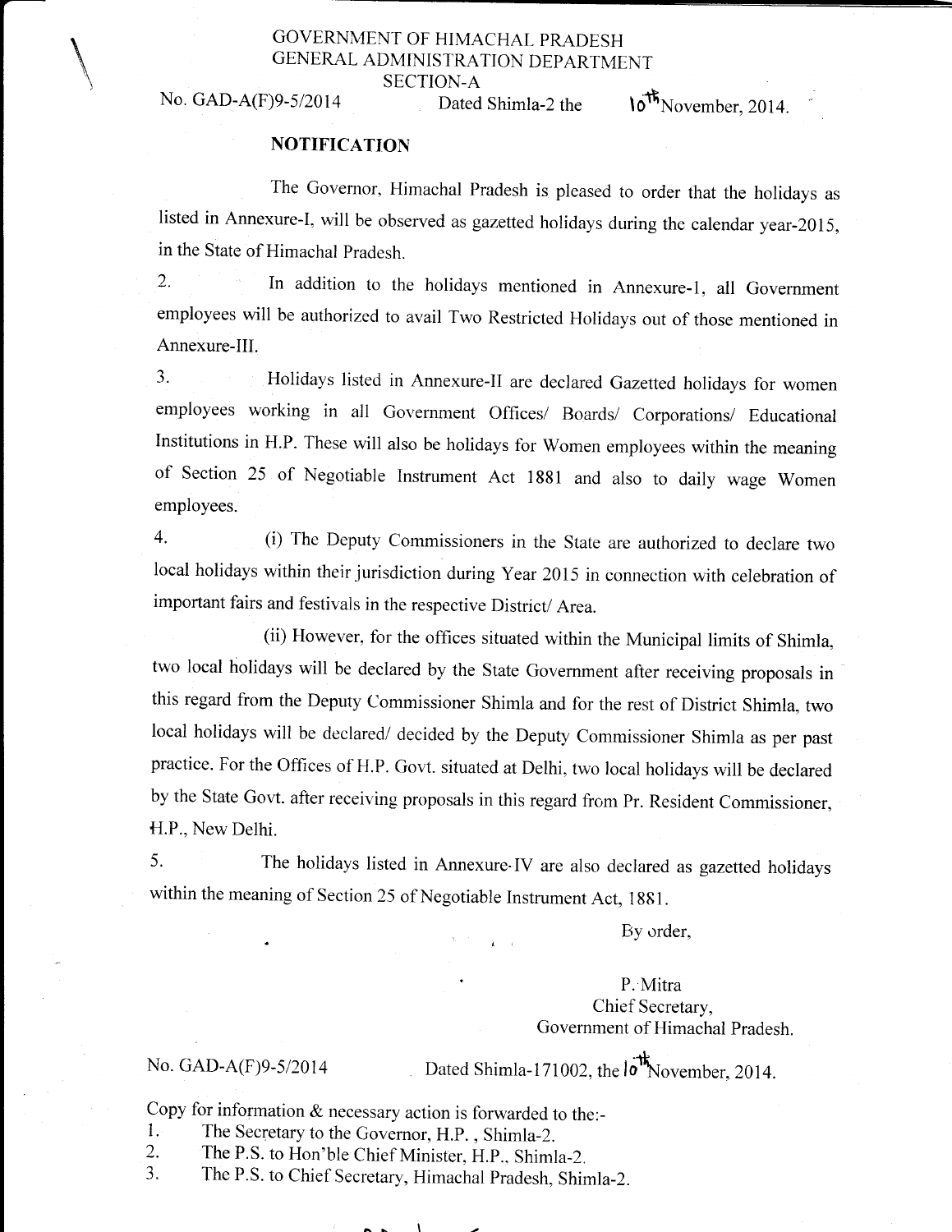- 4. 5. The P.S. to All Ministers/ Chief Parliamentary Secretaries, H.P., Shimla-2.
	- The P.S. to Speaker/ Dy. Speaker, H.P. Vidhan Sabha, Shimla-4.
- 6. All Addl. Chief Secretaries/ Pr. Secretaries/ Secretaries to the Govt. of H.P., Shimla-2.
- 7. All Heads of Departrnent in Himachal Pradesh.
- 8. Al1 M.Ds./Chairmen, Boards/ Corporations in Himachal Pradesh.
- 9. All Deputy Commissioners, Himachal Pradesh.
- I0. The Pr. R.C., H.P. Govt., New Delhi-110001.
- 11. The Secretary, HP PSC/ Lokayukta/ Vidhan Sabha, Shimla.
- 12. Registrar, H.P. High Court, Shimla.
- 13. Registrar, H.P. University, Shimla/ Agriculture University, Palampur/ Horticulture University, Solan, H.P.
- 14. The Secretary, H.P. Board of School Education, Dharamshala, Distt. Kangra H.P.
- 15. Pr. A.G., Himachal Pradesh, Shimla-3.
- 16. Secretary, Rajya Sainik Board, Hamirpur H.P.
- 17. Director, Census Operation. Himachal Pradesh, Shimla.
- 18. All Chief Secretaries to all States/ UTs Government of India.
- 19. The Secretary, Election Commission, Nirvachan Sadan, Ashoka Road, New Delhi.
- 20. Divisional Manager, Central Bank of India (Advertising)/Directorate of Information and Broadcasting, New Delhi.
- 21. Development Manager, Allahabad Bank Res. Office Sector 17 Chandigarh.
- 22. Divisional Manager Indian Oil Corporation, Shimla.
- z). Divisional Manager, LIC, Shimla.
- 24. Regional Manager, Punjab National Bank Shimla, Mandi.
- 25. Regional Manager, United Commercial Bank, Himland Hotel Shimla.
- 26. General Manager, State Co-operative Bank/State Bank of India/State Bank of Patiala, H.P. Shimla.
- 27. Manager NABARD/ICICI Bank/ Punjab & Sindh Bank of tndia/ Oriental Bank of Commerce/ J&K Bank/ Sindicate Bank of India/ Union Bank of India/ Indian Overseas Bank/ Maharashtra Bank, H.P. Shimla.
- 28. Manager, Canara Bank, Shimla/ Solan, Himachal Pradesh.
- 29. Manager, National Agriculture & Rural Dev. Bank Shimla.
- 30. Manager, Indian Industrial Dev. Bank Shimla.
- 3r. Deputy General Manager, Small Industrial Developmental Bank of India, Shimla-1.
- 32. Manager, Oriental Insurance Corpn. Civil Estate, Kaithu Shimla.
- 33. Manager, Central Insurance Corp. Mai- The Estate, Shimla.
- 34. Manager, United India Insurance Corpn. Bhagra Niwas, Shimla.
- 35. The Manager, New India Insurance Corpn., The Mall, Shimla.
- 36. Manager, National Insurance Corpn., Timber House, Shimla.
- 37. Manager, Indian Industrial Dev. Bank Shimla.
- 38. MD, HP Co-operative Bank, Shimla/ Kangra Central Co-operative Bank, Dharamshala/ Jogindra Central Co-operative Bank, Solan/ Bhagat Urban Bank Solan/ Shimla Urban Bank, Shimla/ Mandi/ Urban Bank, Mandi/ Rural Dev. Bank Mandi, HP.
- 39. The Director, Infonnation & Public Relations, H.P. Shimla-2 for giving appropriate publicity.
- 40. The Chief Post Master General H.P. Shimla-9.
- 41. The Chief General Manager, BSNL, Shimla.
- 42. Controller, Himachal Pradesh Printing and Stationary Department, Shimla for publication in the Rajpatra (Ordinary).
- 43. Sh. J.R. Verma, House No.-37. Phase-I, Sector-I, Main Road. New Shimla-171
- 44. Guard File.

May

(Dr. Ashwani Kumar Sharma) Additional Secretary (GAD) to the Government of Himachal Pradesh. Tel. No. 0177-2621855 (O)

;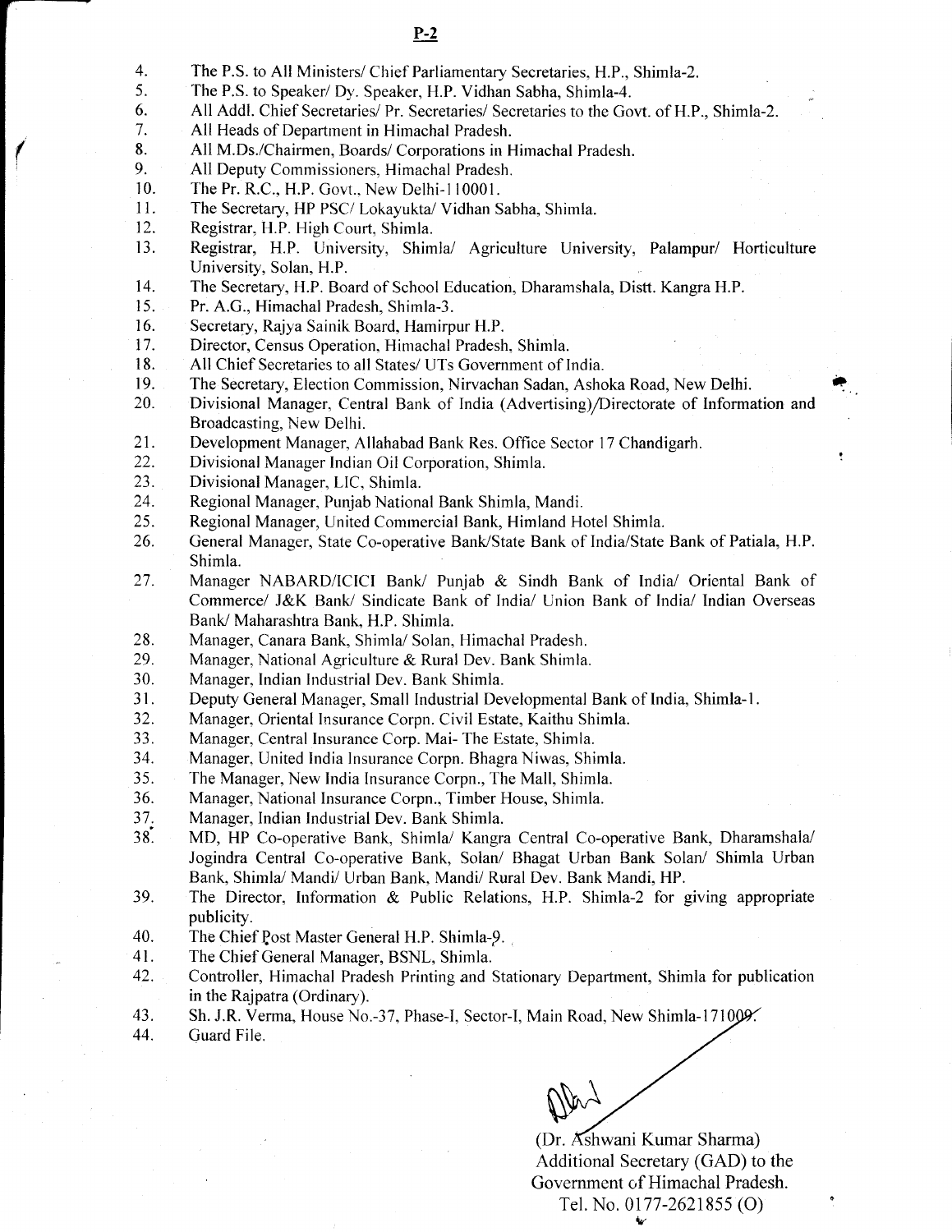### Annexure-I

| Sr.              | <b>Holiday</b>          | <b>Date</b>                                 | <b>Saka</b>     | Day of<br>week |
|------------------|-------------------------|---------------------------------------------|-----------------|----------------|
| No.<br>1.        |                         | $25th$ January, 15                          | <b>SAKA ERA</b> | Sunday         |
|                  | Statehood Day           |                                             | 1936            |                |
|                  |                         |                                             |                 |                |
|                  |                         |                                             | Magha 05        |                |
| 2.               | Republic Day            | $26th$ January, 15                          | Magha 06        | Monday         |
| $\overline{3}$ . | Guru Ravidas's          | $3rd$ February, 15                          | Magha 14        | Tuesday        |
|                  | Birthday                |                                             |                 |                |
| $\overline{4}$ . | Maha Shivratri          | $17th$ February, 15                         | Magha 28        | Tuesday        |
| $\overline{5}$ . | Holi                    | 6 <sup>th</sup> March, 15                   | Phalguna 15     | Friday         |
| $\overline{6}$ . | Ram Navami              | $28th$ March, 15                            | <b>SAKA ERA</b> | Saturday       |
|                  |                         |                                             | 1937            |                |
|                  |                         |                                             | Chaitra 07      |                |
| 7.               | Good Friday             | $3rd$ April, 15                             | Chaitra 13      | Friday         |
| $\overline{8}$ . | Dr. B.R. Ambedkar's     | $14^{\text{th}}$ April, 15                  | Chaitra 24      | Tuesday        |
|                  | Birthday                |                                             |                 |                |
| 9.               | Himachal Day            | $15th$ April, 15                            | Chaitra 25      | Wednesday      |
| 10.              | Parshu Ram Jayanti      | $20^{th}$ April, 15                         | Chaitra 30      | Monday         |
| 11.              | <b>Budha Purnima</b>    | $4th$ May, 15                               | Vaisakha 14     | Monday         |
| 12.              | Maharana Pratap Jayanti | $20^{th}$ May, 15                           | Vaisakha 30     | Wednesday      |
| 13.              | Sant Guru Kabir Jayanti | $2nd$ June, 15                              | Jyaishtha 12    | Tuesday        |
|                  | (Prakat Diwas)          |                                             |                 |                |
| 14.              | Idu'l Fitr              | $18^{\text{th}}$ July, 15                   | Ashada 27       | Saturday       |
| 15.              | Independence Day        | $15th$ August, 15                           | Sravana 24      | Saturday       |
| 16.              | Janmashtami             | $5th$ September, 15                         | Bhadra 14       | Saturday       |
| 17.              | Idu'l Zuha (Bakrid)     | $25th$ September, 15                        | Asvina 03       | Friday         |
| 18.              | Mahatma Gandhi's        | $2nd$ October, 15                           | Asvina 10       | Friday         |
| ÷.               | <b>Birthday</b>         |                                             |                 |                |
| 19.              | Dussehra                | $22nd$ October, 15                          | Asvina 30       | Thursday       |
| 20.              | Muharram                | $24^{\text{th}}$ October, 15                | Kartika 02      | Saturday       |
| 21.              | Maharishi Valmiki's     | $27th$ October, 15                          | Kartika 05      | Tuesday        |
|                  | Birthday                |                                             |                 |                |
| 22.              | Diwali                  | 11 <sup>th</sup> November, 15 Kartika 20    |                 | Wednesday      |
| 23.              | Guru Nanak's Birthday   | 25 <sup>th</sup> November, 15 Agrahayana 04 |                 | Wednesday      |
| 24.              | Christmas Day           | 25 <sup>th</sup> December, 15 Pausha 04     |                 | Friday         |

L

## Gazetted Holidays for the Year -2015

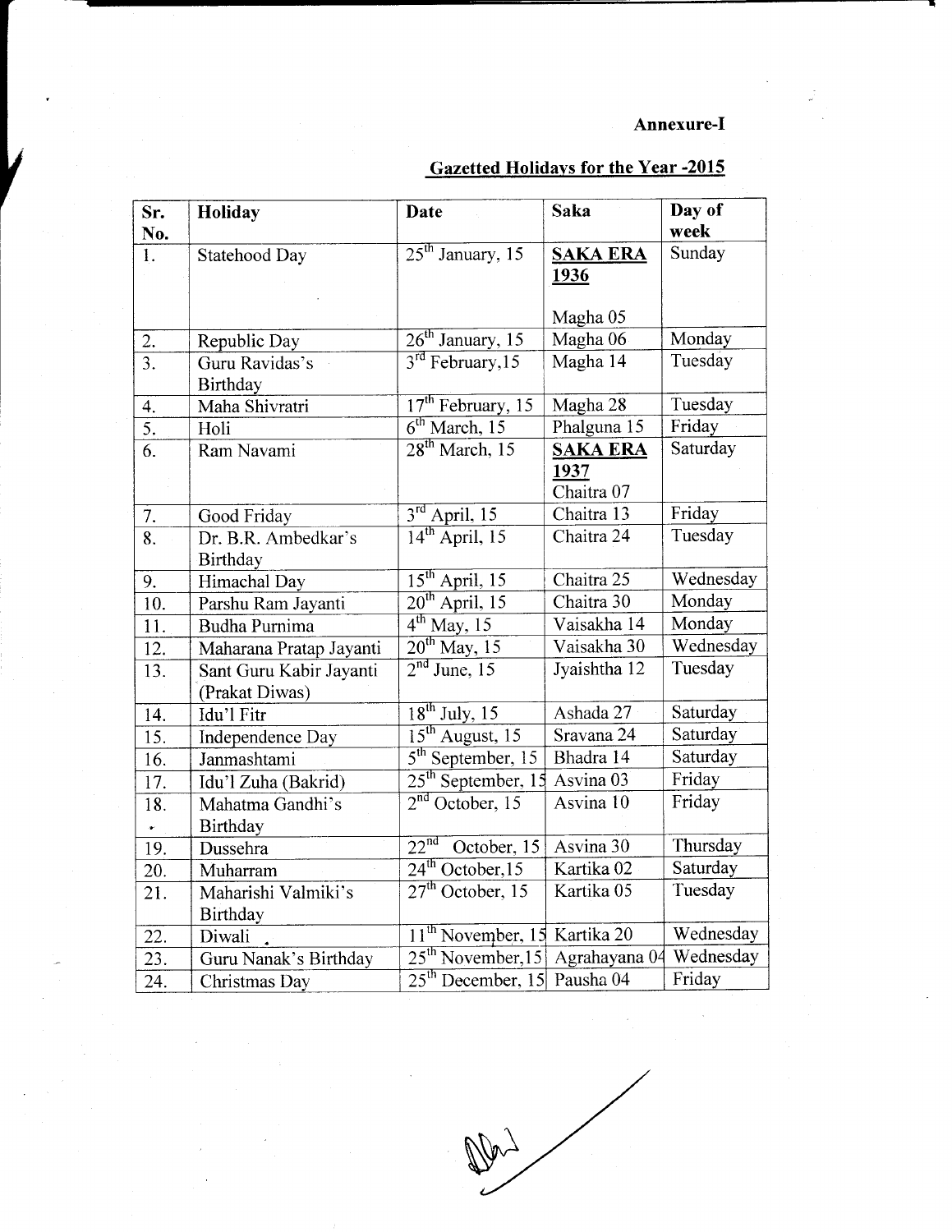#### Annexure-II

Gazetted Hotidays for the Year-2015 for women Employees working in all Government Office/Boards/Corporations/Educational Institutions in H.P. These will also be holidays for women employees under section 25 of Negotiable Instrument Act, 1881 and also to daily wage Women employees'

| Holiday        | Date               | Saka                                         | Day              |
|----------------|--------------------|----------------------------------------------|------------------|
| Raksha Bandhan | $29th$ August, 15  | <b>SAKA ERA</b><br><u> 1937</u><br>Bhadra 07 | Saturday         |
| Karva Chauth   | $30th$ October, 15 | Kartika 08                                   | Friday<br>Friday |
|                | Bhai Duj           | $13th$ November, 15                          | Kartika 22       |

 $\Psi^{\lambda}$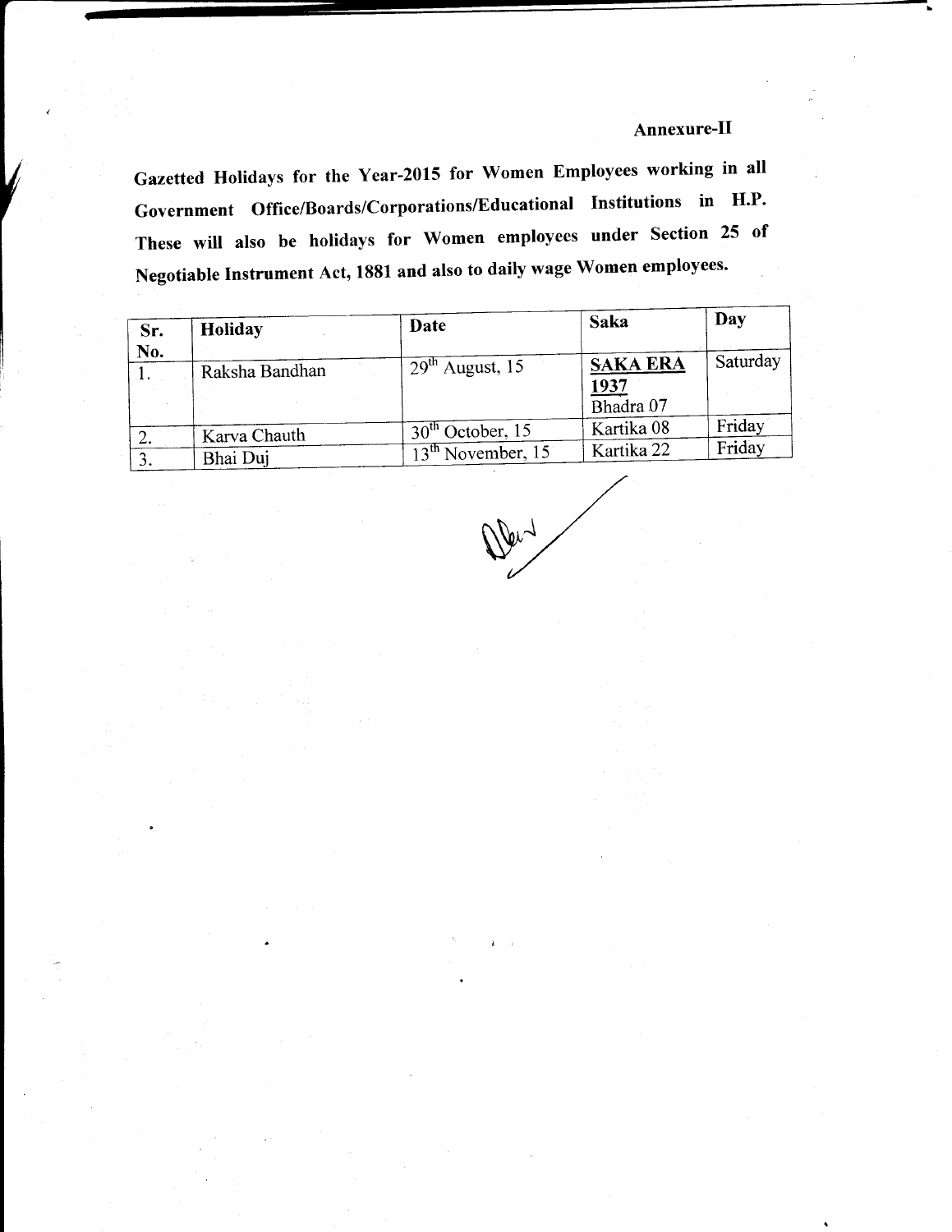## Annexure-III

| Sr.              | Holiday                              | Date                                       | <b>Saka</b>                           | Day of<br>week |
|------------------|--------------------------------------|--------------------------------------------|---------------------------------------|----------------|
| No.<br>1.        | New Year's Day<br>$\sim 2$           | $1st$ January, 15                          | <b>SAKA ERA</b><br>1936<br>Pausha 11  | Thursday       |
| 2.               | Makar Sankranti/ Lohri               | $14th$ January, 15                         | Pausha 24                             | Wednesday      |
| $\overline{3}$ . | Basant Panchami                      | $24th$ January, 15                         | Magha 04                              | Saturday       |
| 4.               | Swami Dayanand<br>Saraswati Jayanti  | $14th$ February, 15                        | Magha 25                              | Saturday       |
| 5.               | Mahavir Jayanti                      | $2nd$ April, 15                            | <b>SAKA ERA</b><br>1937<br>Chaitra 12 | Thursday       |
|                  |                                      | $5th$ April, 15                            | Chaitra 15                            | Sunday         |
| 6.               | Easter Sunday                        | $14^{\text{th}}$ April, 15                 | Chaitra 24                            | Tuesday        |
| 7.               | Baisakhi                             | $\overline{21}^{st}$ October, 15           | Asvina 29                             | Wednesday      |
| 8.               | Maha Ashtami                         |                                            | Kartika 21                            | Thursday       |
| 9.<br>10.        | Govardhan Puja<br>Guru Teg Bahadur's | $12th$ November, 15<br>$24th$ November, 15 | Agrahayana03                          | Tuesday        |
| 11.              | Martyrdom Day<br>Christmas Eve       | 24 <sup>th</sup> December, 15              | Pausha 03                             | Thursday       |

# **Restricted Holidays for the Year-2015**

Wend